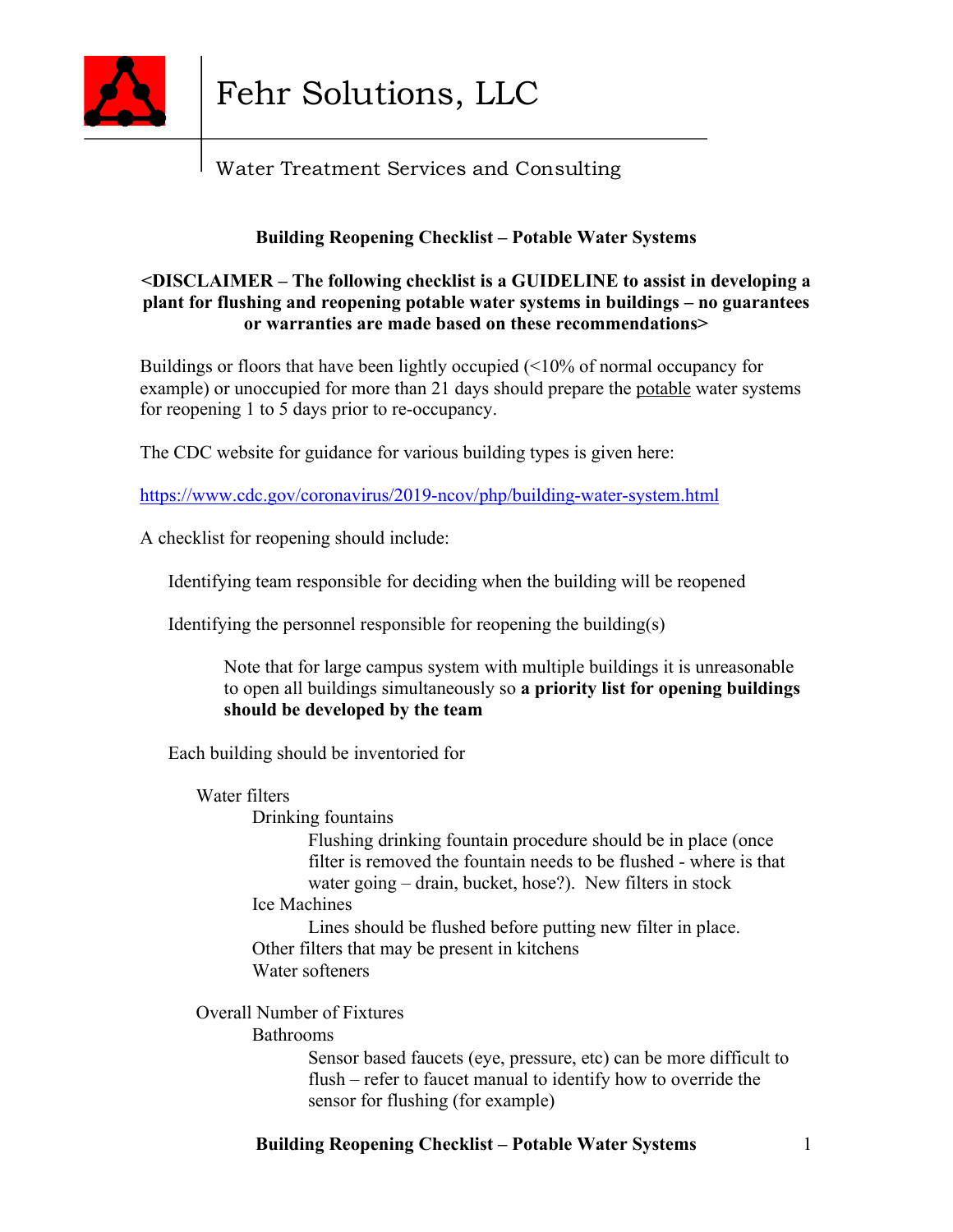o Kohler (https://support.kohler.com/hc/enus/articles/360008995074-Overriding-the-Sensor-on-Touchless-Faucets)

o Moen (https://www.moen.com/customer-support/faq/faq-025)

 Sinks (non -bathroom) (classrooms, hallways, offices, etc) Kitchens Showers (locker rooms, dorms, etc)

 Hot water heater(s) Tank systems Can system be cleaned – if so schedule Tankless systems Can system be cleaned – if so schedule What is hot water delivery temperature to fixtures (degrees F)  $F)$ 

 Once an inventory has been completed put together a list for ordering equipment Replacement filters for all systems

 Drinking fountains Ice Machines **Other**  Thermometers or other devices for measuring hot water temperature Buckets (for flushing drinking water fountains if no drain close by) Order a chlorine testing kit such as



## Free & Total Chlorine Test Strips, 0-10 mg/L

#### **Building Reopening Checklist – Potable Water Systems** 2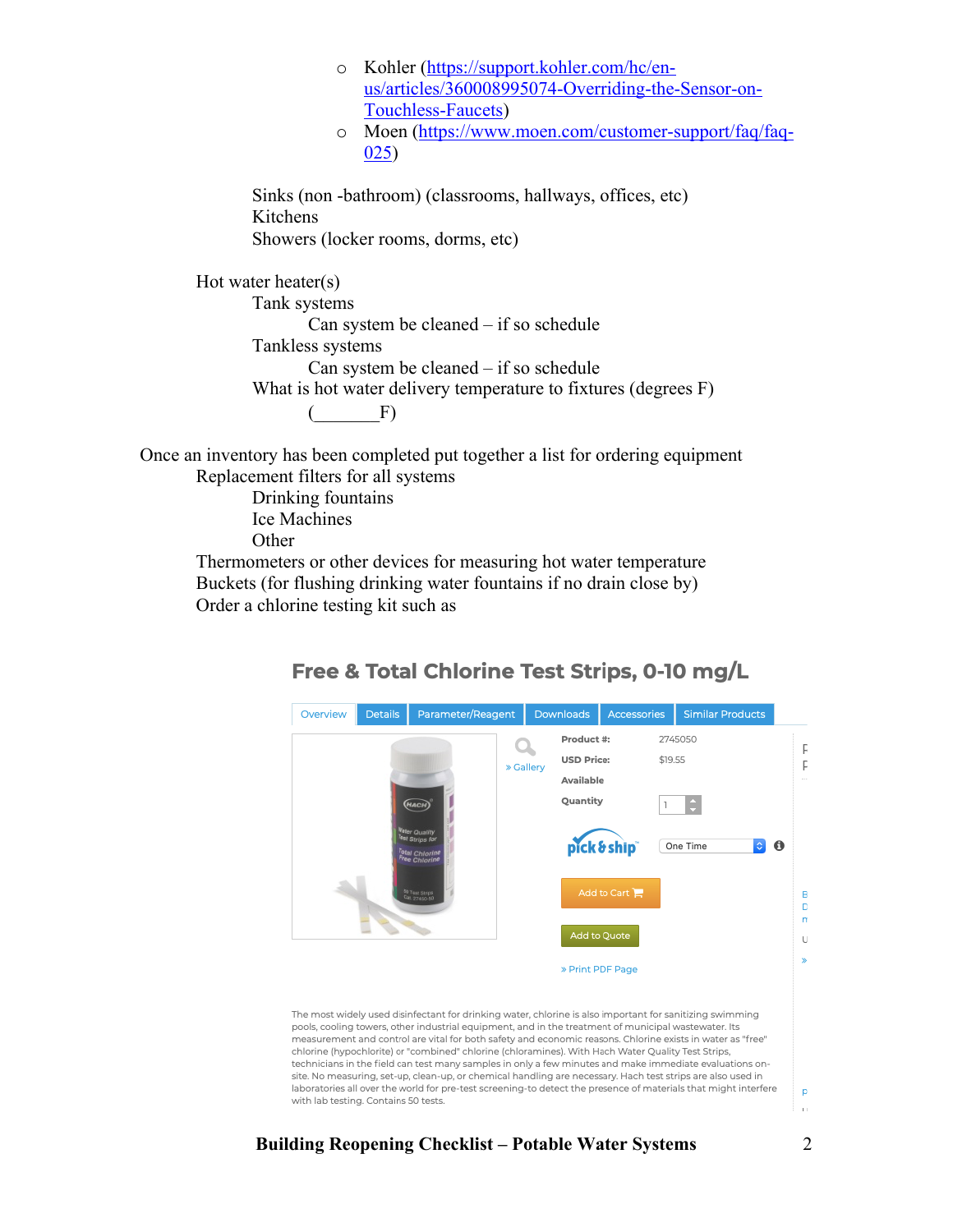https://www.hach.com/free-total-chlorine-test-strips-0-10-mgl/product?id=7640211603&callback=pf

Note there are 50 tests per bottle.

 Work backwards to determine how long it will take to flush buildings and to staff properly

 All fixtures that may be used for consumption (drinking, eating, food prep) and bathing (showers, tubs, etc) need to be flushed until either

> A free chlorine residual of 0.5 ppm has been achieved for potable cold water

OR

 The water temperature at the location is consistent with delivery temperature of hot water (e.g. if hot water is made at 140 F and delivered at 120 F the water at the tap should be 120 F  $+/- 2$  degrees F.

 The flushing process needs to be documented with: Date/Time of flushing Final water quality (either free chlorine or temperature)

 It is unreasonable to flush a large building in a few hours. In order to have enough time it is a helpful exercise to do an estimate of time per floor/building.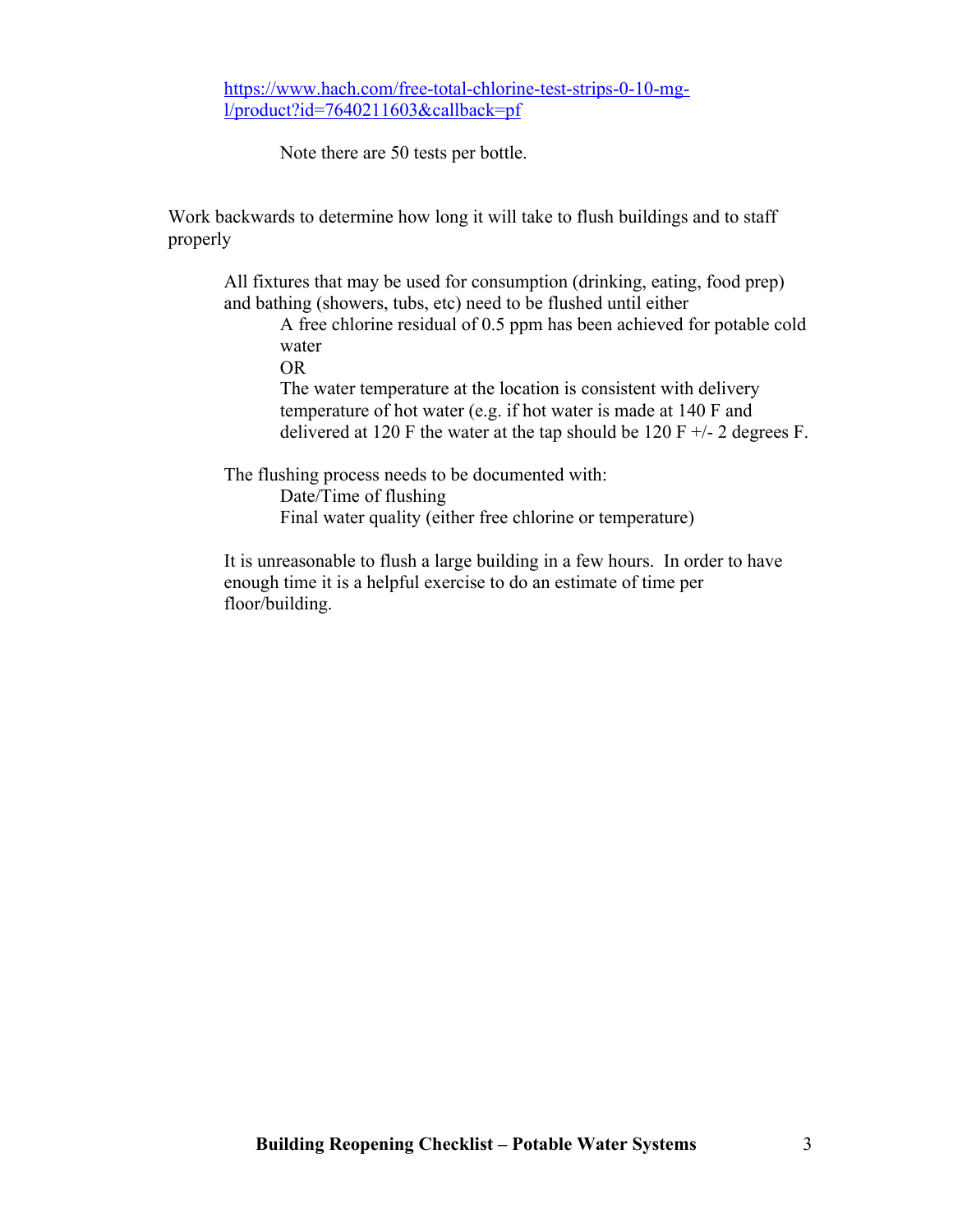|                              |              | Tasks - start     | <b>Total Estimated</b> |  |
|------------------------------|--------------|-------------------|------------------------|--|
|                              |              | faucets/fixtures, | Time                   |  |
| <b>Building A</b>            |              | test, record      |                        |  |
|                              |              | Time (min per     | Time (min per          |  |
| Number of floors             | 6            | system            | system                 |  |
| Number of bathrooms per      |              |                   |                        |  |
| floor                        | 3            | 10                | 30                     |  |
| Number of sinks per floor    |              |                   |                        |  |
| other than bathrooms         | 4            | 5                 | 20                     |  |
| Number of drinking water     |              |                   |                        |  |
| fountains per floor          | 4            |                   |                        |  |
| Number of drinking           |              |                   |                        |  |
| fountains with filters (30   |              |                   |                        |  |
| minutes per filter change    |              |                   |                        |  |
| and flush)                   | 4            | 30                | 120                    |  |
| Number of kitchens (total)   |              |                   |                        |  |
| (2 filters)                  | $\mathbf{1}$ | 30                | 30                     |  |
| Number of showers per        |              |                   |                        |  |
| floor                        | 10           | 5                 | 50                     |  |
|                              |              |                   | 250 minutes (4.16      |  |
| Time per floor               |              |                   | hours)                 |  |
| Total time (hrs) to flush    | Floors x     |                   |                        |  |
| building                     | hours        |                   | 25 hours               |  |
|                              |              | hrs per person    |                        |  |
| Number of floors to flush at |              |                   |                        |  |
| one time                     | 3            | 8.3               |                        |  |
| Number of personnel to       |              |                   |                        |  |
| complete building in 1 day   |              |                   |                        |  |
| (8 hours)                    | 3            |                   |                        |  |

 In this example the drinking fountains with fountains are the limiting factor – taking about 30 minutes per system to change (including flushing). It may be useful to flush from higher floors first (for taller structures) or from areas far from the incoming water point for buildings that are more spread out. Note that these are just estimates for time.

Validate water system by testing for Legionella

 Perform a Legionella test on 2 to 3 cold water systems from different floors as well as the hot water system (tank) and distribution (showers).

- o This can be done by submitting samples to a local laboratory (like EMSL, or EMLab P&K) note that there is a 10 day turn around for this testing or it can be completed using an on-site test that returns results in 45 minutes. (https://www.spartanbio.com/products/environmental/legionella/)
- o Cost for analysis of Legionella should be between \$100 to \$200 per sample

**Building Reopening Checklist – Potable Water Systems** 4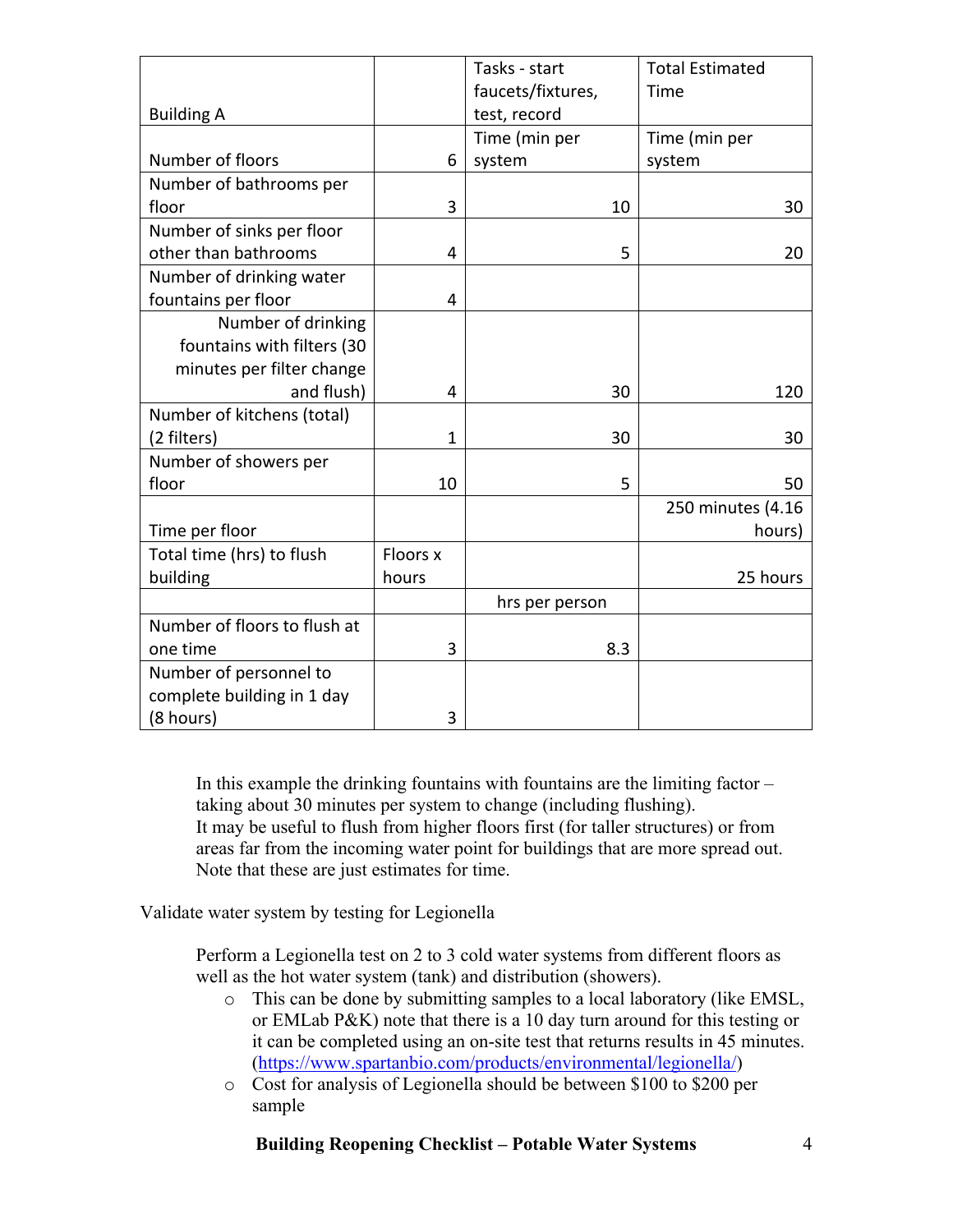### **EXAMPLE FLUSHING PROCEDURE**

Flushing process should be performed as follows:

- o Start at one end of the floor of the building as far away as possible from where water enters building
- o Working in one direction on the floor
	- § Open faucets in sinks to allow continuous flow of cold water or tempered water taking care not to overflow sink or drain
		- Record date/time starting and location
	- Systems with dual (hot/cold) handles can both be opened
	- Run Showers to allow continuous flow of hottest temperature available
		- Record date/time starting and location
	- § ONCE ALL SYSTEMS ARE FLOWING GO BACK TO INITIAL SYSTEM THAT WAS STARTED
	- For cold water test free or total chlorine
		- o Minimum level should be 0.5 ppm as FAC
		- o If level is 0.5 ppm FAC or greater the faucets in that room (e.g. bathroom with three sinks) can be shut off
			- Only one fixture per "room" needs to be tested for chlorine all fixtures must be flowing
			- Record date, time, location and free chlorine level
		- o If level is not at 0.5 ppm FAC or greater then fixtures should continue to run to drain. Retest every 5 minutes until the free chlorine is above 0.5 ppm as FAC.
			- Record date, time, location and free chlorine level
	- For hot water test (hot water faucets, showers)
		- $\circ$  Temperature should be measured as  $+/- 2$  degrees of delivery temperatures set point.
			- **•** If delivery temperature is 120 F then faucet or shower should measure 118 to 122 F.
		- $\circ$  If level is at  $\frac{+}{2}$  degrees F of delivery temperature the sink or shower can be shut off.
			- Only one fixture per "room" needs to be tested for temperature – all fixtures must be flowing
			- Record date, time, location and temperature.
		- o If temperature is lower than delivery temperature by more than 2 degrees, the fixtures should continue to run to drain. Retest every 5 minutes until the temperature is within 2 degrees of delivery temperature set point.
			- Record date, time location and temperature.
		- o NOTE: It is important not to exceed the capacity of the hot water system or temperatures will not meet required delivery temperature.